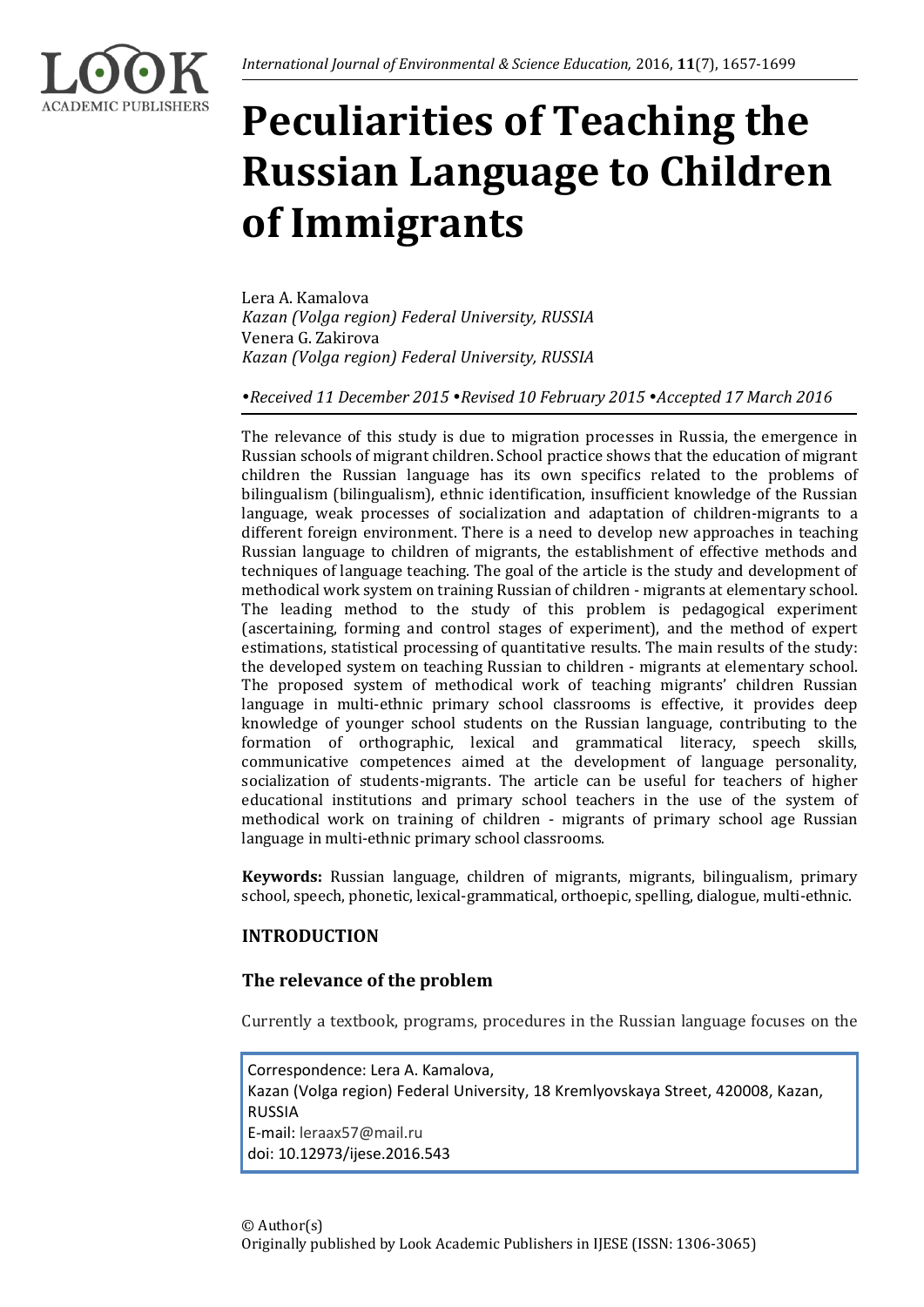person for whom Russian is their native language. For children of migrants the Russian language -a language that is not so in the primary school for students – migrants ' linguistic teaching support that would help them to learn the Russian language to the extent that ensures the development of the curriculum and communication of the child with teachers and classmates. Difficulties faced by inefan in teaching Russian language, due to the inconsistency of his language abilities and communicative needs (Inceçay, 2015; Cevher & Yuksel, 2015). The educational process in the elementary school requires the child to perceive infona large and complex texts and to produce their own texts in oral and written form. This causes grammatical errors in speech of students.

Works of M. S. Berseneva (2008), T. N. Gaynbihner (2003), Y. V. Kulesza (2000), T. B. Mikheyeva (2008), S. N. Phanaeva (2014), R. B. Sabatkoev (2009), S. M. Stash (2009), K. S. Fathullova (2008), S. N. Zeitlin (2010), T.Y. Usha (2014), N. P. Chaptykova (2014), E. A. Khamraeva (2010) are devoted to the problem of teaching Russian language at elementary school children of migrants.

INION are the foreign language speakers and owners of the appropriate language culture of the world. The concept of children of migrants includes two aspects: 1) learners bilinguals, students in whose family they speak their native language and Russian; 2) children of migrants, students whose families have recently migrated. Bilingualism is speaking two languages fluently at the same time, the ability to use to communicate two language forms. A bilingual person is able to use two languages alternately depending on the situation. In recent decades, scholars speak about bilingualism "as a special linguistic system of consciousness: the media of two languages is not the sum of the two native speakers of one language, rather it is a unique and specific linguistic system" (Berseneva, 2008).

Russian language is almost a native for bilingual students. Students- migrants possess other backgrounds of knowledge; they speak Russian in elementary level. Students- migrants are characterized by difficult reading, they have poor vocabulary, and theydon't perceive the literal meaning of words can't retell the text. Students, for who Russian language is not native, do not possess General study skills due to poor language skills. They have difficulties in category of gender, category of animateness-naturellement, Russian prepositional-case and tense systems (Kulesza, 2000).

The state language of the Russian Federation is studied in schools as a subject "Russian language": 1) at Russian schools (in Russian language); 2) as a subject "Russian language as a foreign language" at schools with the Russian language as a foreign and as a native non-Russian; 3) as a foreign by foreign students (course training, preparatory Department) (Usha, 2014). Russian language is a school subject and methodology of teaching Russian language is like a native language.

Students- migrants have difficulties in making coherent statements. They do not know how to associate the meaning and grammatically coherent utterances components – simple and complex sentences. They break logical connection between sentences, which leads to distorted thoughts. They don't know how to use phrasal means of communication properly. Components of oral coherent speech do not bind in unity while speaking. They do not comply with pauses, logical stress. In a written speech migrant children make a lot of spelling, grammatical and punctuation mistakes. The lexical composition and syntactic structure of written speech is poor and monotonous. Such mistakes interfere students with speaking, hindering the lessons of Russian language and literature, because Russian language is the language of education at national schools of the Russian Federation.

Primary school teacher need to understand the specifics of training of migrants' children: those students perceive the laws of the Russian language through the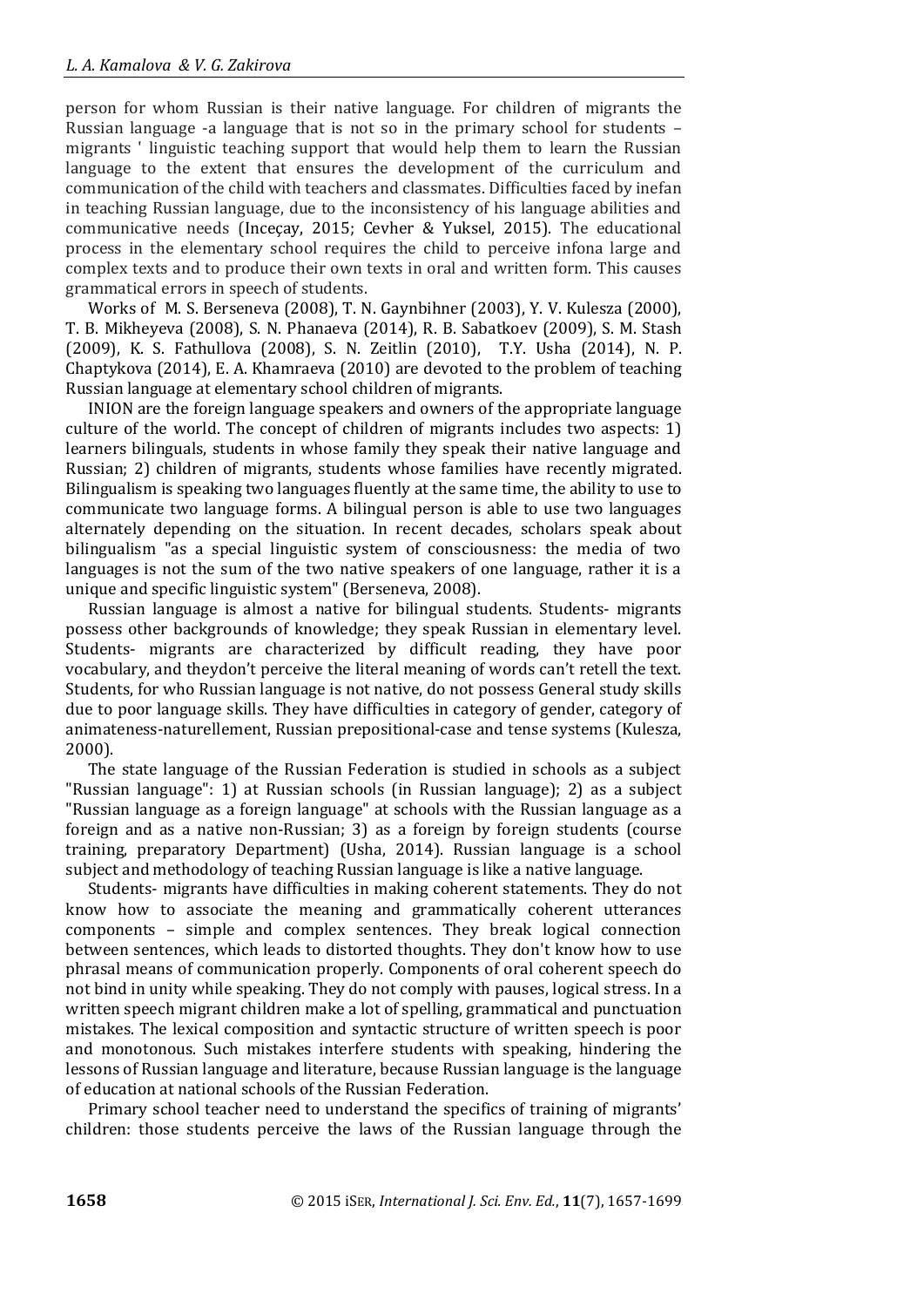prism of their native language, which cause spelling and even punctuation mistakes. Methodists refer such errors to interference.

### **Explore Importance of the Problem**

Methodical principles of Russian language teaching at national schools are the following:

1) the principle of communicative orientation of training;

2) the principle of unity and the aspect of integrated approaches to the study of linguistic levels and categories;

3) the principle of unity of structure, semantics, functions of language units;

4) the principle of practical orientation of Russian language teaching;

5) the principle of integrated education different types of speech activity;

6) the principle of reliance on the native language of the students;

7) dialogism learning.

It is necessary to use modern teaching technologies, active methods of teaching Russian language. We need technologies of group working (part group, brigade forms of work, shift teams)for effective assimilation of the Russian language. These training techniques allow us to create a certain speech situation, communicate actively, to interact, and to engage "strong" students within groups, who know Russian well.

One of the most effective forms in the organization of Russian language lesson in a multicultural class is using technique mappings. A comparative linguistic analysis of textual material in Russian and native languages in the study of phonetics, vocabulary, grammar, by editing their own texts which activates mental activity of students, helps to establish the relationship between the Russian and the native language, better assimilation of theoretical linguistic concepts, to the development of associative thinking, deeper comprehension of the Russian language.

Methodology of Russian language teaching for foreign speaking students is based on certain principles. The main purpose of education is acquisition of communicative abilities and skills, contributing to the formation of speech activity in Russian language in its various manifestations (Phanaeva, 2014).

Thus, by teaching children of migrants Russian language, it is necessary to remember the following points: the creation of conditions that shape the student's interest and linguistic topic; taking into account the age and psychological characteristics of children; accounting for different levels of linguistic preparation of students of different national regions; individually-psychological features of perception of reality by people of different nationalities; the originality of social, ethnographic and other characteristics of the environment non-Russian students, affecting the perception and use of the Russian language; the use of developmental forms of Russian language teaching; personality-oriented approach to learning; the choice of the most effective methods and forms Russian language lessons.

#### **MATERIALS AND METHODS**

#### **Objectives of the study**

During the research following tasks were solved: 1) researching of the theory and history of Russian language, pedagogy, psychology, theory and methodology of teaching Russian language, relevant to the research problem; 2) providing a theoretical justification for the study of Russian language students-migrants in elementary school; 3) developing of the system of methodical work on training of children - migrants of primary school age in the Russian language at elementary

© 2015 iSER, *International J. Sci. Env. Ed.*, **11**(7), 1657-1699 **1659**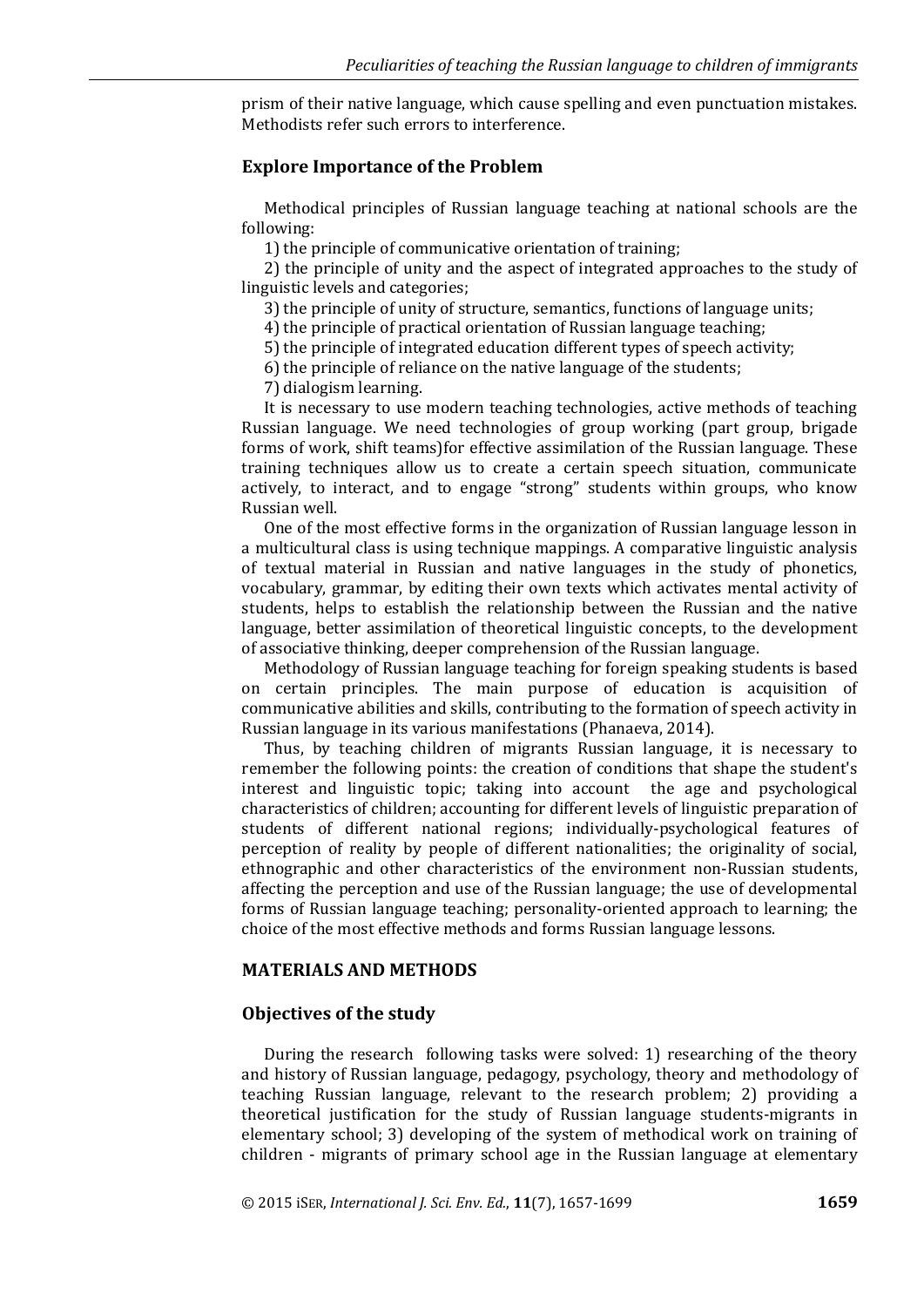school: the formation of communication skills, spelling and orthoepic literacy of students, the ability to work with text; to determine the most effective teaching techniques; 4) validating the effectiveness of training according to the elaborated system of methodical work experimentally , summarizing of the results of the experiment and drawing up of methodological recommendations for teaching of the Russian language for students speaking other languages in elementary school.

### **Theoretical and empirical methods**

To verify the hypothesis there was used a complex of different methods which are complementary to each other:

- theoretical analysis of the works of linguists, pedagogues and psychologists on the research problem; the analysis of methodical and educational literature; theoretical analysis of the main provisions of the proposed methodology on the basis of which the hypothesis of the research; theoretical substantiation of the educational model of formation of communicative skills, spelling and orthoepic literacy of students, the ability to work with text; study and synthesis of innovative pedagogical experience, analysis, synthesis;

- experiential – participant observation, summative and formative pedagogical experiment, questionnaire survey, testing, interviews, analysis of the results of the experimental work.

### **Research Base**

The study was held on the bases of "Gymnasium №75" of Moscow district of Kazan;

"Grammar school №. 5"; "Nurlatskaya school "; "Osinovskaya Karpov Grammar school"; "Vasilevo School № 3" of Zelenodolsk region of the Republic of Tatarstan

## **Stages of research**

The study was divided into three stages:At the first stage we created experimental grounds on the basis of those secondary schools of the Republic of Tatarstan by holding observation of activities of students-migrants at the Russian language lessons; questioning and conversation with children-migrants and teachers; establishing the level of formation of communicative skills, knowledge of phonetics, grammar, vocabulary, syntax, skills of working with text in studentsmigrants at elementary school, testing the research topic at the initial stage of the experiment.

At the second stage we improved and corrected theoretical concept of the study, conducted mass educational experiment at primary schools in the Republic of Tatarstan:"Grammar school №75" of Moscow district of Kazan;"Grammar school №. 5"; "Nurlatskaya school "; "Osinovskaya Karpov Grammar school"; "Vasilevo School № 3" of Zelenodolsk region of the Republic of Tatarstan.

Students of three second classes were involved to the experiment, where 74 primary school pupils studied: among them were 27 Russian children, 26 Tatar students, 7Armenian students, 4 Azeri, 5Uzbeks, 3 Kazakhs, 2Turkmens. Thus, in the second experimental classes were involved to the experiment 47 children of migrants.

At the third stage, analysis, generalization and systematization of the data, the design of the study were held; there was approbation of the research topic in publications and speeches of the author at scientific conferences.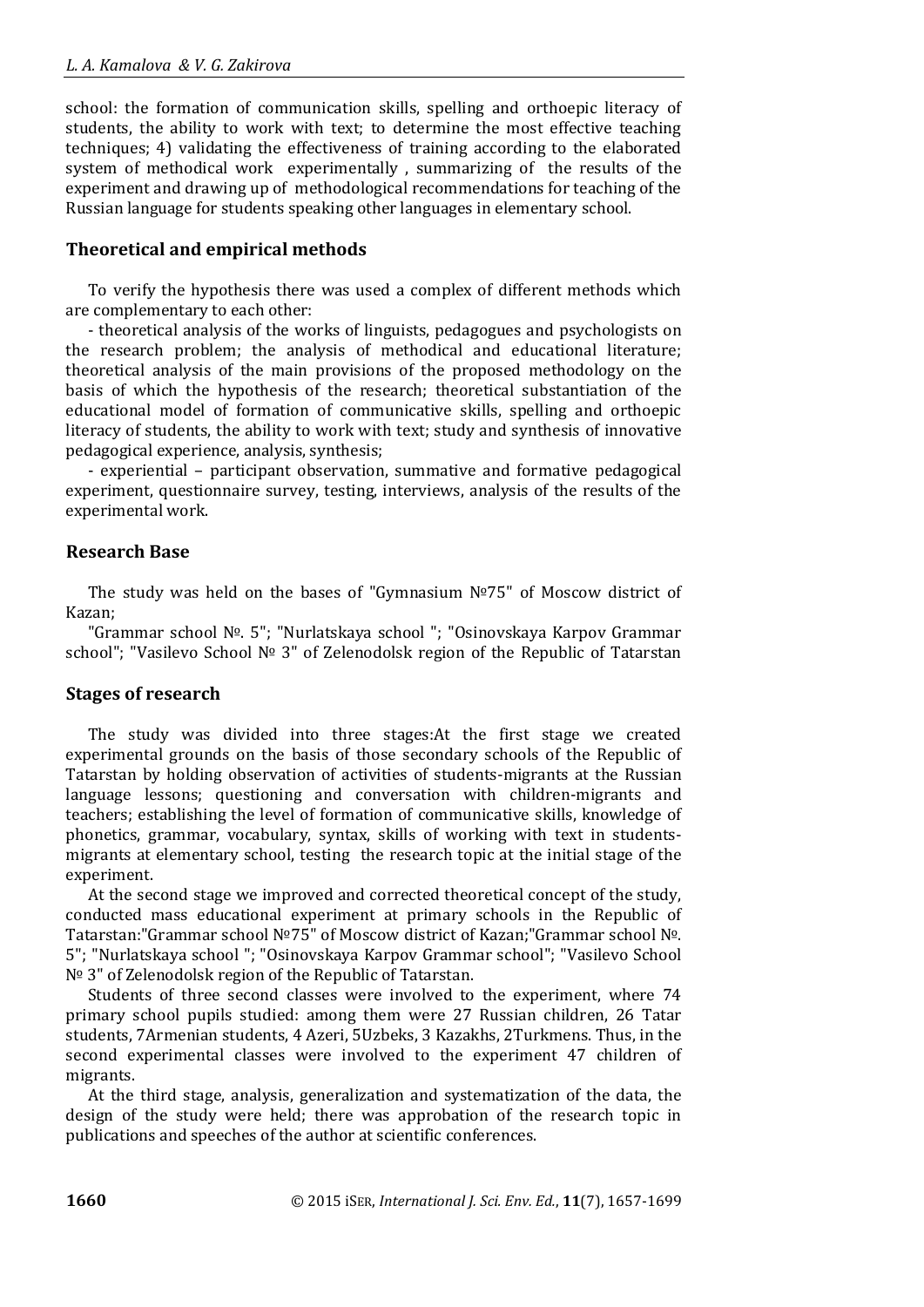### **Evaluation criteria**

Evaluation of the effectiveness of Russian language teaching to children of migrants on the Russian language lessons at schools with native (non-Russian) language of training of Republic Tatarstan was made using the following criteria:

- the level of development of all kinds of speech activity of students (listening, speaking, reading, writing);

- the level of development of Russian oral and written speech of younger school students on a communicative basis;

- enriching the vocabulary and improving the culture of speech of studentsmigrants;

- practical and creative activity of children-migrants at the Russian language lessons.

#### **Course and description of the experiment**

In the process of ascertaining stage of the experiment (September 2015) there was held the diagnostics of the level of spelling literacy, the development of oral and written speech of pupils-migrants. The purpose of this phase of the experiment was testing the students -migrants' skills in phonetics, word formation, vocabulary, spelling Russian language. The aims of the forming stage of the experiment (September 2015 - March 2016) were: deepening of knowledge on the phonetics of the Russian language, formation of phonemic hearing to distinguish sounds of the Russian language, learning the correct pronunciation of sounds of the Russian language, enrichment of vocabulary, learning the rules of Russian grammar, practical using of studied rules, the development of oral and written speech of pupils. We have developed methods of teaching children of migrants the Russian language at the elementary school relied on the combined method (consciously practice) or communicative. The essence of the method is that the native language is involved only insofar as it helps learning the Russian language.

It is known that the language should distinguish between sound (phonetics), the lexical composition and grammatical structure. Each of these aspects has its own characteristics that should be considered by building a practice in a multi-ethnic class. Vary instructional techniques of mastering the phonetic rules of Russian language and techniques of mastering the lexical and grammatical categories.

Teacher of non-Russian students has to use the unavoidable interaction (interference) of existence of two language system sin the minds of the students.

A working program based on the Federal component of the educational standard of primary education was made for teach students Russian language, program in Russian language for the second form. Authors L. V. Klimanova & T. V. Babushkina (2012) at the rate of 3 hours a week (102 hours per year). This work program is divided into five sections: "World of communication", "Sounds and letters. Syllable. Accent", "the Word and its meaning", "Parts of speech", "The Proposal. The text".

**Section1.**"World of communication".Revision.Gives a holistic view of language, its units such as a sound, letter, word, sentence, text. The letter **ь** to indicate the softness of consonants in the middle of the word (before hard and soft consonant); the cases when **ь** is not written (CHK, CHN, etc. combinations).The use of letters **ь** and **ъ** as separating (preventive) in the designation of sound [i].

**Section2.** "Sounds and letters. Syllable. The accent". The main goal of this section is connected with the mastering of spelling rules and the formation of literate writing. The concept of orfogramm is the choice of letters as its symptom. The most frequent orfogramm as "the main danger of writing": orfogrammof unstressed vowels and double deafness and voicing of consonants. Writing with the pass of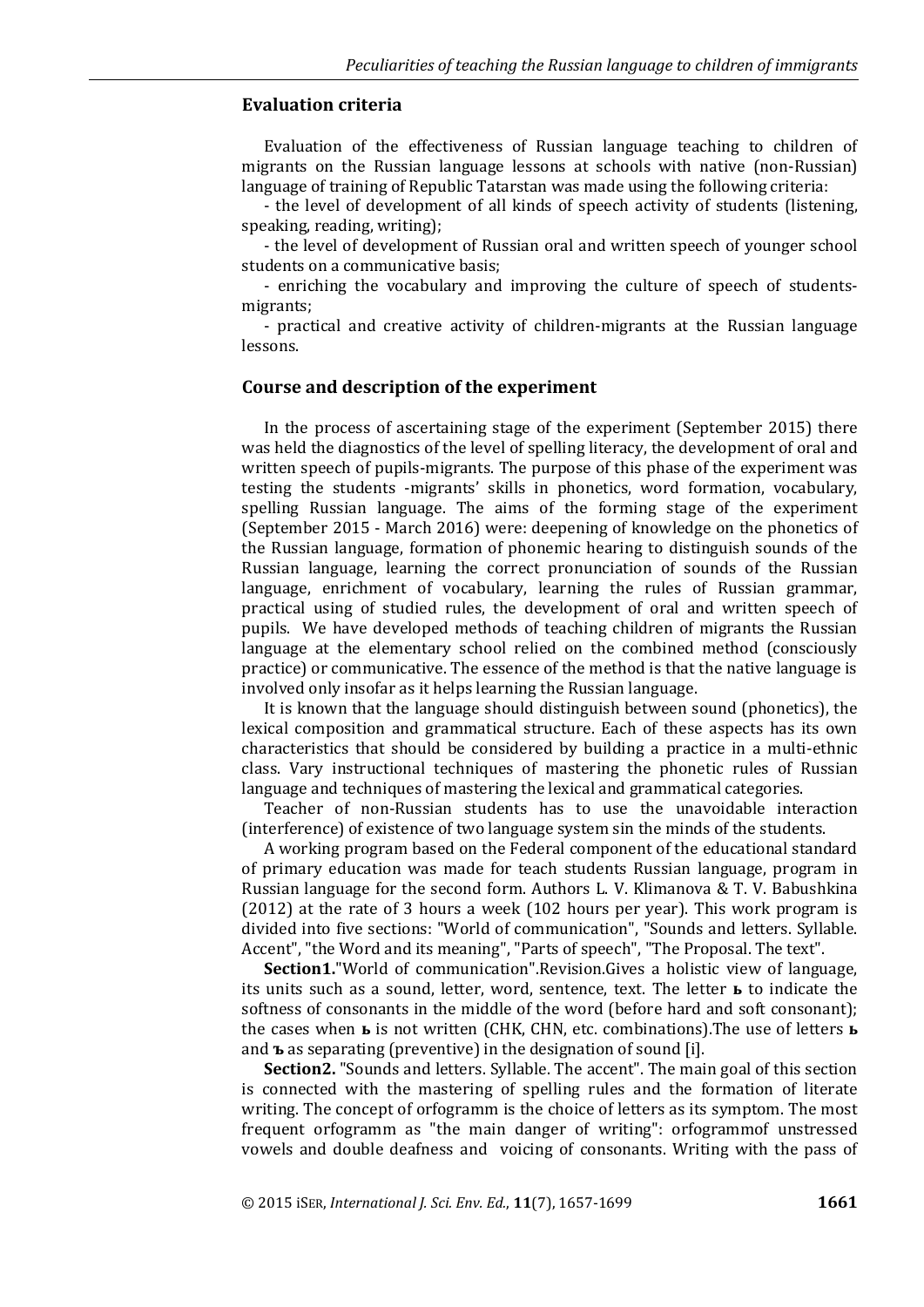orthograms ("Windows") as a way of writing without mistakes.Spelling dictionary, its purpose and the order of the search of words.

The concept of a "spelling rule", the application of the rules as a way to solve spelling problems.The choice of letters at the end of words, naming objects (plum, Apple, tree, sea, plums, apples), action (played, played, played; play, plays) in place of the sound [yl (strawberry, Tulip, plum, Apple).The presence of two orthograms in unstressed syllables Zhi Chi (live). The solution to spelling problems in the roots of the words: test words as assistants when selecting the correct letters. General rule and methods of selection of test words for root orthograms and unstressed vowels paired by deafness and voicing of consonants (at the end of words and before other consonants) in the names of objects, actions, or signs.

**Section 3.**"The Word and its meaning" on the formation of elementary representations of the lexical meaning of the word, its polysemy, synonyms and antonyms. The subject as a General name words that answer the questions who?, what? ; Words and their meanings; families of words, cognates, root words, the concept of cognates, words of similar and opposite meaning (synonyms and antonyms); the difference of cognate words from the synonyms and words with homonymous ("same") roots; A method of finding the root in words. Change words to numbers and "team issues", the concept of completion, including zero (about "the end of invisibility").

**Section 4.**"Parts of speech». Learners ' attention switches from concrete lexical meanings of the word to its grammatical meaning; Familiarity with such grammatical categories as noun, adjective, verb.

**Section 5.**"Proposal. The text". The purpose of the signs (the presence of pronounced thought and speech intonation of its end, connection of words); the issue of sentence boundaries in speech and writing; possibilityof commas, or other marks inside sentences; commas in the enumeration, before the words-and helpers but; Types of sentences by purpose: declarative, interrogative, motive; f conversation between two people (dialogue), treatment (overall view), their appearance in written speech (the selection of the replicas of dialogue as "dashes", the exclamation mark by referring); the rules of politeness by talking on the phone. Kinds of sentences according to the intonation: exclamation and non-exclamation; their design in the writing.

As methods of teaching of Russian language in a multi-ethnic class we have proposed the following methods:

1) Phonetic warm-up. For pronunciation training it is very important to know that each phoneme is a bundle of phonological and phonetic features. Replacing one of these signs leads to the formation of a completely different sound. Not sounds but their signs make a difficulty, for example, the sound [f].

2) Articulation exercises. Showing and explaining the articulation.

Articulation is the position of the organs of speech in pronouncing this or that sound. The essence of the articulator method is that the teacher shows and explains the position of the speech organs, their movement during utterance of sound. For example, instead of students [ы] say [i].

3) Orthoepic job.

Linguistic methods of teaching Russian accent.

The English language is dynamic. Stressed syllable, not a sound is allocated a greater intensity and duration. For the successful teaching Russian accented teacher it is important to know the similarities and differences between the accentual patterns of the Russian and native languages.

4) Lexical work.

Enrichment of vocabulary.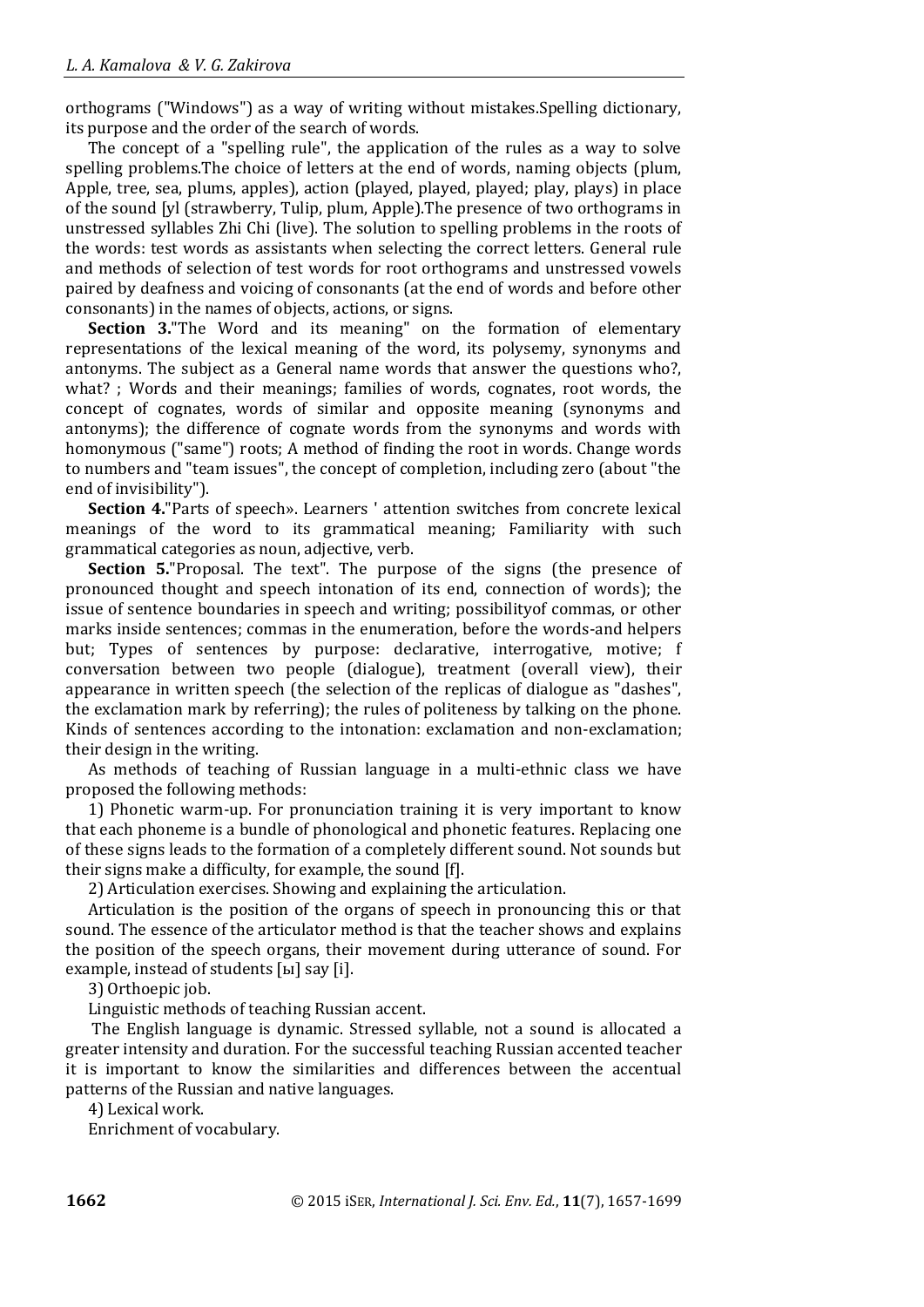The acquisition of language is impossible without knowledge of words, as the word is the first principle of language. With the word work or vocabulary work is special, targeted enrichment of students ' vocabulary. Under the vocabulary means: 1) a Quantitative increase in the dictionary, or the assimilation of new words; 2) Qualitative enrichment of vocabulary, or mastering new meanings of words, their compatibility and expressive possibilities; 3) Awareness of systemic relations of words, word-forming, synonymic, the ability to classify words according to different system characteristics. 4) Development flexibility, dynamic dictionary, i.e. the dictionary is ready for active use in speech: the development of the skill of faultless choice of words and their correct combination with other words in accordance with the expressed thought and speech situation.

5) Grammatical work.

The study of grammar along with vocabulary absorption is the cornerstone of mastering Russian language. The student will understand the words when he will understand not only lexical, but also grammatical meaning of words; the skills of the correct use of words and their forms in phrases and sentences – both lexical and grammatical skills at the same time.

6) Speech exercises.

The important point is the formation of speech competence of pupils of migrants. The process of formation of language competence is carried out by mastering the grammatical patterns of the Russian language, while speech material was mastered as a whole. Communicative method in language development, with emphasis on the analysis of the conditions and objectives of the communication, is implemented in various situational exercises based of fact based content and design of speech utterances from the speech situation.

The purpose of the control phase of the experiment (March 2016) to verify:

1) the level of formation of speech skills of students;

- 2) the level of formation of language (phonetic, graphic and grammatical) skills;
- 3) the level of development of spelling skills;
- 4) the level of formation of orthoepic skills.

#### **RESULTS**

The results of experimental work on the problem "the Education of children migrants of Russian language at elementary school" suggest that the proposed system of methodical work on formation of skills of the Russian language for pupils of 2 classes is effective, it provides deep knowledge of children of migrants in phonetics, orthoepy, vocabulary, grammar, syntax of Russian language. Introduction in educational process of system of methodical work in study of the Russian language, based on combined method (consciously practice) or communicative allows students speaking other languages to use language skills, linguistic (phonetic, graphic and grammatical), orthoepic, spelling skills consciously.

In the process of Russian language teaching in the second grade on the basis of the proposed system, students have learned to:

1) Verbal skills. To listen to the speech of the classmates in the classroom, to evaluate its compliance with the issue or assignment, the requirements for "good speaking"; build their own speech with the same requirements. To follow the rules of speech behavior, to follow the clarity oral speech; to comply with the use and pronunciation of words placed in a explanatory dictionary; to find independently information from texts and reference materials of the textbook, play it back, guided by communicative goals, and use to solve practical problems; notice unknown words in the speech, ask them, use a dictionary independently. Create proposals, considering the subject matter (of whom?) the content of messages, questions,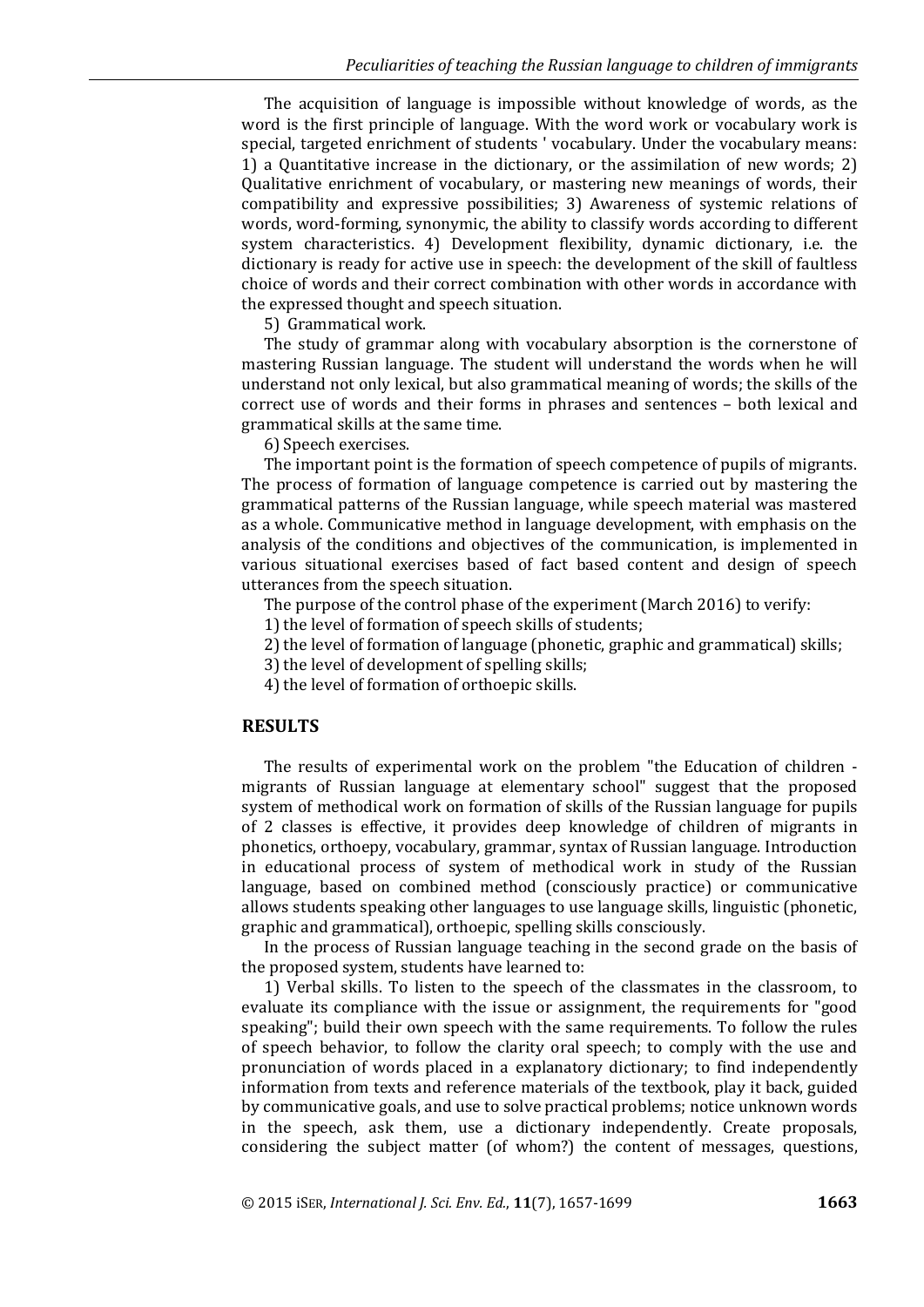requests, suggestions (what will I tell?). To distinguish requests, demands, wishes, advice among incentive proposals; to build sentences with these meanings and pronounce them with appropriate intonation. To distinguish the text from group of sentences, explain the difference; to determine the text topic (about what?) and the main idea (what?), to reflect them in the headlines; to observe the development of thought and the sequence information in its disclosure, to use knowledge about the requirements for a good text in the analysis of proposed materials, to edit them, to retell the texts with 45-55 words in writing in details (speech and spelling after training); to test and improve written things(based on the memo). To create verbal works of certain genres: a note, a letter, a greeting card, a recipe, a riddle, a verbal sketch; to ponder their contents and linguistic means, and after writing to check and improve (based on the memo).

2) Linguistic (phonetic, graphic and grammatical) skills. To conduct a phoneticgraphic (sound-letter) the analysis of words (using basic transcription): to designate the sounds of the words, orally or in writing to give them feature, specify the letter for each sound, explain, if so, the difference in the number of sounds and letters. To check written things from the point of view of graphical mistakes (omissions, substitutions, and permutations of letters, as well as the incorrect designation of softness of consonants and sound [i']), detect and correct violations. To distinguish words according to their functions (words-names, pointers, helpers), learn the names of objects in oblique cases (without term), to put questions to him and other word-names, choosing genders and cases correctly; To find related (cognate) words, to distinguish them from synonyms and words with homonymous ("same") roots (rice, rice — to draw; mountain, mountainous- grief, to grieve), from modifications of one and the same word (river, to the river — river, on the river); To be able to make full and partial morphemic analysis of words (memo).

3) Spelling skills.

To designate (or not designate) the softness of consonant sounds before consonants; to use punctuation marks **ь** and **ъ** in the designation of the sound [i'] (without first selecting them and then make a choice). To detect orfogramm mastered by identification signs, to distinguish those solutions which are known. Notice the letters, all of which combined two orfogramm (for example, the letter unstressed vowel sound at the beginning of the sentence or in its own name (Oleg, Anya), in unstressed syllable JI or Shi (large, giraffe), in the position before a soft consonant is soft if it doubles in deafness and voicing (to climb, bone). To point to the location of orfogramm and unstressed vowels paired by deafness and voicing of the consonant versions of the letters: a/o, e/I, d/t, etc., of which is their choice. Write words with unverifiable orthograms.

Thus, the study confirmed the accuracy of the hypotheses: the lessons of the Russian language in multi-ethnic primary school classrooms, with an enrollment of pupils of migrants, it is necessary to use:

1. Exercises on the basis of samples (reading and writing samples, analysis of their meaning and form, evaluation of proposals, selection of words, expressive reading; drawing up proposals on issues such as the basic principles, as the question dictates the structure of the answer; making up sentences similar to the data).

2. Techniques of the dialogue form of communication (work in pair, in group). It should also be said that the cooperation of the children with each other is the basis for the organization of collective forms of learning in the multiethnic classroom.

3. Solving of the communicative tasks (situational exercises) checking written forms, agreeing with the person, askingthe teacher/desk neighbor.

4. Obligatory regular work with different dictionaries.

5. Copying as a technique of formation of literate writing, free dictation.

6. Instructions, algorithms, the speech signals.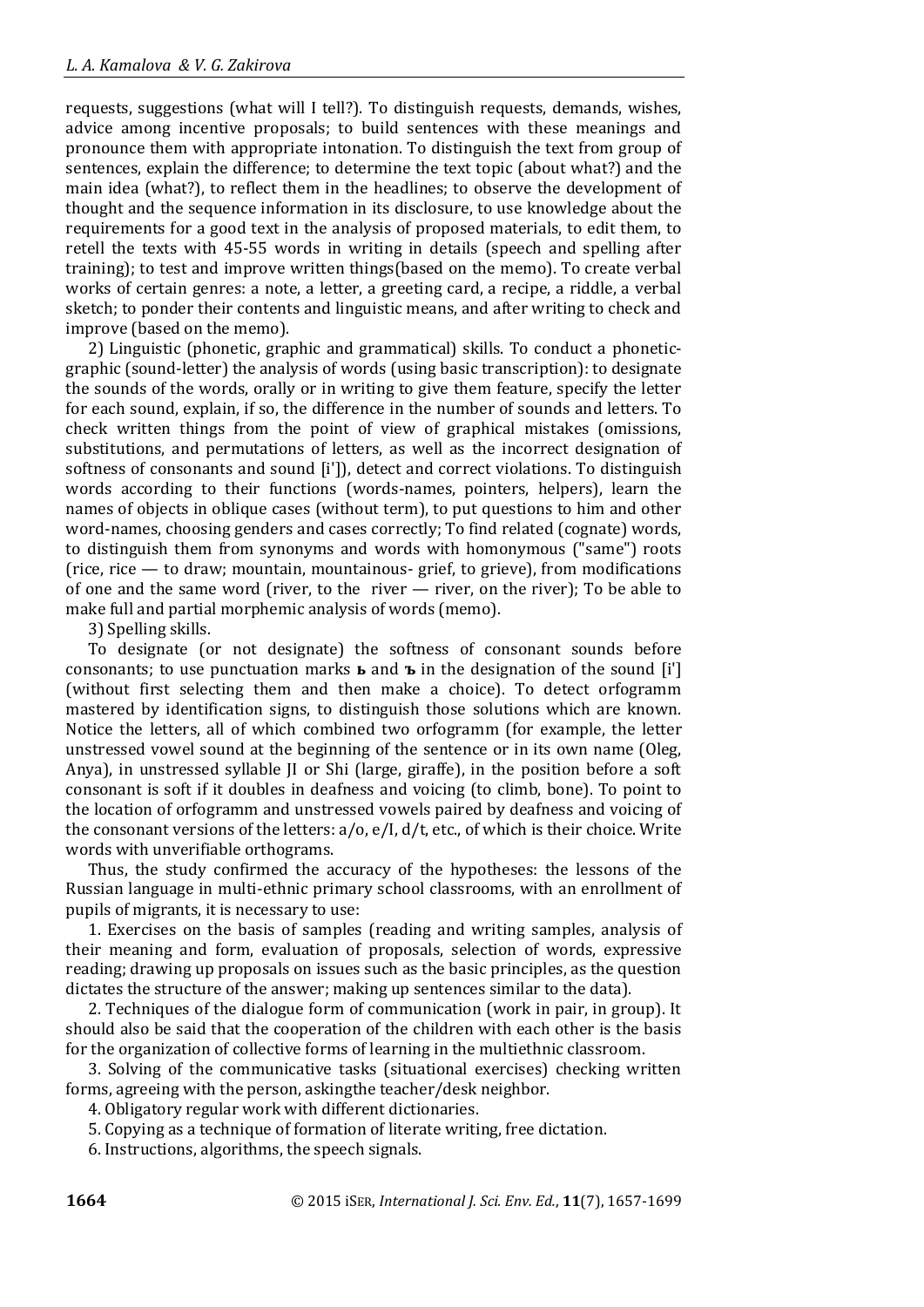#### **DISCUSSION**

Modern multicultural situation in the Russian Federation appeared under the influence of migration flows of ethnically non-Russian labor migrants. A distinctive feature of modern, multicultural schools is the multilinguism of its contingent. The problem of teaching migrant children, children of migrants the Russian language in the modern school today is particularly acute.

Y. V. Kulesza (2000) explores the formation of cognitive interest to studying the Russian language in 5, 6, 7 classes of secondary school. S. N. Zeitlin (2010) considers the problem of migrant children at Russian schools. Teaching in such schools the children-migrants is problematic, because the textbooks, tutorials, traditional methods are written in Russian and is designed for complete understanding by students of textual information. The author talks about the need of methodical support of teaching children-migrants, which could help students to master the language material at the College level (Zeitlin, 2010).

S. M. Stash (2009) explores the state of training of students of non-linguistic universities, for whom Russian language is native, the ways of optimization in teaching of the Russian language through the use of modern learning technologies.

K. S. Fathullova (2008) writes about communicative means of teaching Russian as a foreign language. The researcher believes that the learning process of childrenmigrants should be based on the basis of practical orientation of education, the active speech activity, taking into account the specifics of the native language.

R. B. Sabatkoev (2009) is the author of a set of textbooks for 8 - 11 classes of schools with Russian (nonnative) and native (non-Russian) language learning. The basis of this kit is based on the functional-communicative principle of the linguistic material, in which the vocabulary, phonetics, word-formation, morphology are studied on a syntactic basis. The theoretical material is given concisely, compactly, illustrated are available for students of this age are examples. A special place in the textbook is paid to the work with the text, to the creative tasks.

T. Y. Usha (2012) calls as the main methodological problems of teaching Russian language in multi-ethnic classes the problem of the contradiction between the focus of the training system for native speakers of Russian, and a situation where more than 15% of pupils do not speak Russian in a degree sufficient that it was the language of teaching. Scientist proposes to determine the correct use of concepts in relation to schooling of children of migrants: "Russian language as a foreign language or Russian as a foreign language".

T. Y. Usha (2014) points to the need to develop integrated methods of teaching migrants the Russian language as a school subject.

T. B. Mikheyeva (2008) explores methods of teaching Russian language in multiethnic classrooms. the author proposes to use the communicative and intensive methods of teachingat the lesson of the Russian language in the multiethnic classes. The results of students' mastering the Russian language are formed by linguistic and communicative competence of students. The most effective teaching methods, according to T. B. Mikheyeva (2008), are: 1.Exercises on the basis of samples (reading and writing samples, analysis of their meaning and form, evaluation of proposals, selection of words, expressive reading; preparation of proposals on issues such as the basic principles, as the question dictates the structure of the answer; making up sentences like this one). 2. The techniques of the dialogue form of communication (pair work, group work). It should also be said that the cooperation of the children with each other is the basis for the organization of collective learning in a multi-ethnic class (Mikheyeva, 2008).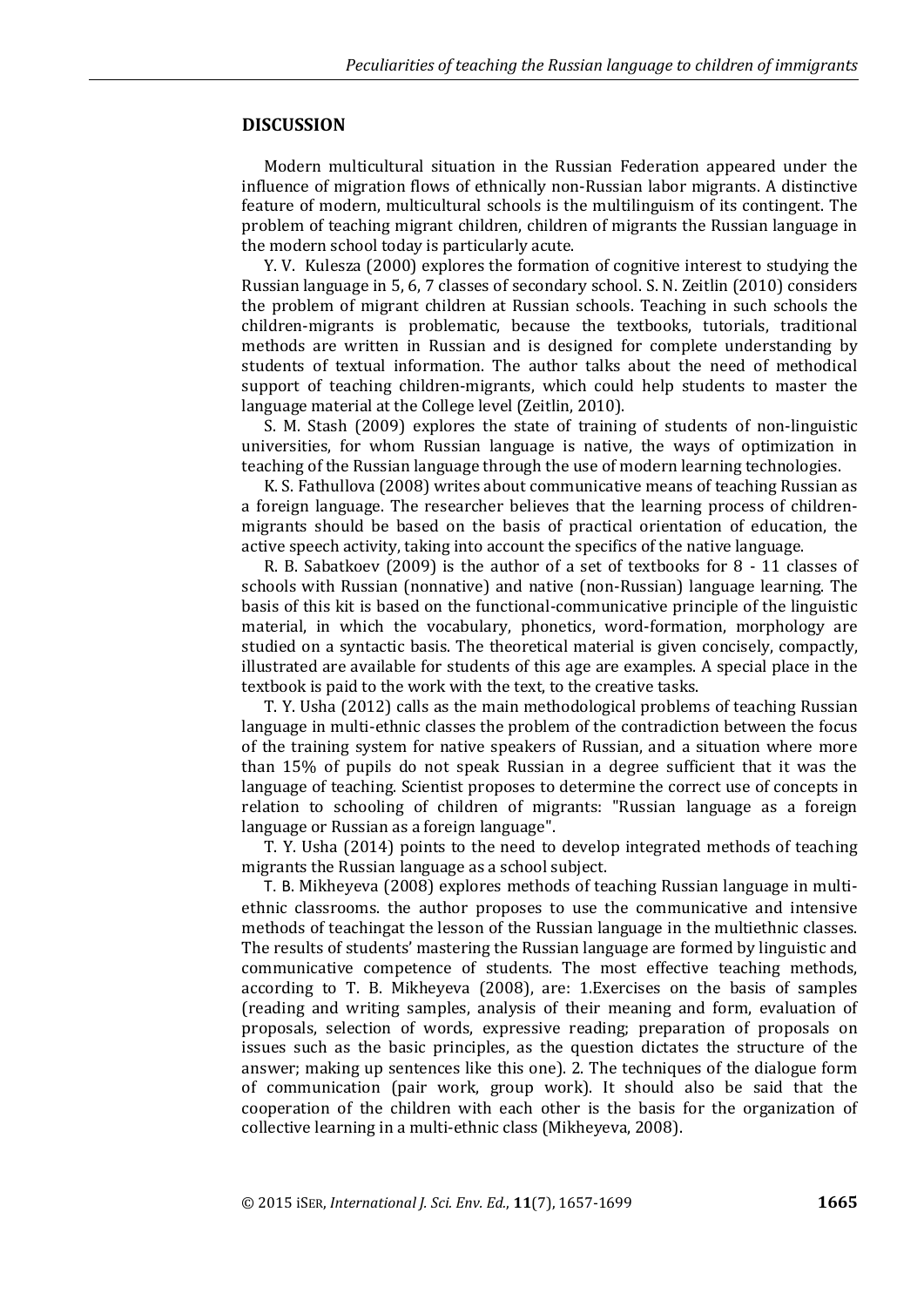E. A. Khamraeva (2010) is the founder of the scientific school "Methods of formation of communicative competence in bilingual children, in teaching the Russian language". In the manual "Russian language for children: theory and practice" scientist proposes a methodology based on ontological approach. Special attention is paid to the field of cognitive science and the organization of the bilingual models of learning Russian.

The Study of T. N. Gaynbihner (2003) is dedicated to the enrichment of the vocabulary of Junior pupils at the lessons of Russian language in the multiethnic conditions of the North. For teaching Russian language to children of migrants, the scientist proposes a system of lexical work on the formation of the vocabulary of younger students through the use of the onomastic material. The author emphasizes that "the most important principles of selection of onomastic vocabulary in the formation of the vocabulary of the younger school students are the principles of philological and ethno-cultural values of words, the principles of methodological appropriateness" (Gaynbihner, 2003). This section focuses on the use of onomastic vocabulary in the learning process that provides the activation and expansion of the vocabulary of the younger pupils, as well as improving their literacy. Ethnic onomastics has considerable educational potential, develops the personality of the child and strengthening ties with the native culture (Gaynbihner, 2003).

N. P. Chaptykova (2014) considers the problem of development of speech of pupils of multiethnic classes on the basis of simulation of the learning method with consideration of typical speech errors. The author offers to apply the following tasks in preparing to write a mini-presentation: lexical, grammatical, morphemic-wordformation. It will be good to organize differentiated work for students. Children of migrants in the class are divided into 4 creative teams: artistic, literary, informational, research. It will help the teacher to choose the most effective methods of prevention of speech mistakes, to build work on prevention of speech mistakes of bilingual students in preparation for the presentation methodically competently.

The study of the Russian language at primary school aims to achieving the following objectives: 1) the Development of speech, thinking, imagination of students, the ability to choose language means in accordance with the terms of communication, development of intuition and the "feeling of language"; 2) the Development of the initial knowledge of the vocabulary, phonetics, grammar of the Russian language; mastery of basic methods of analysis of the phenomena of language; 3) mastering the skills to properly write and read, to engage in dialogue, to make simple monologues; 4) education of the emotionally-valuable relations to the native language, a sense of ownership for the preservation of his uniqueness and purity, awakening of cognitive interest in native word.

Scientists and practicing teachers emphasize that a thoughtful selection of didactic material and the system of verbal tasks focused on the educational and communicative results play a crucial role in awakening motivation to lessons in class, with an enrollment of migrant children,. There is need for constant work on expanding and refining students ' vocabulary. Vocabulary work should be carried out at any stage of the lesson (explanation of the meanings of words, etymology of words, practicing pronunciation in the course of writing, lexical- grammatical work, the selection of synonyms and antonyms – i.e. constant lexical-semantic, grammatical, orthographic, derivational). Foreign speaking students need exercises for the development of the articulator base: tongue twisters, nursery rhymes, speech exercises memorizing small poems. Such activities not only stimulate cognitive activity of all students, but also develop skills of perception of the Russian language, help to improve pronunciation and to develop the skills of the fluent pronunciation of phrases, sentences, facilitates memorization of lexical-grammatical material.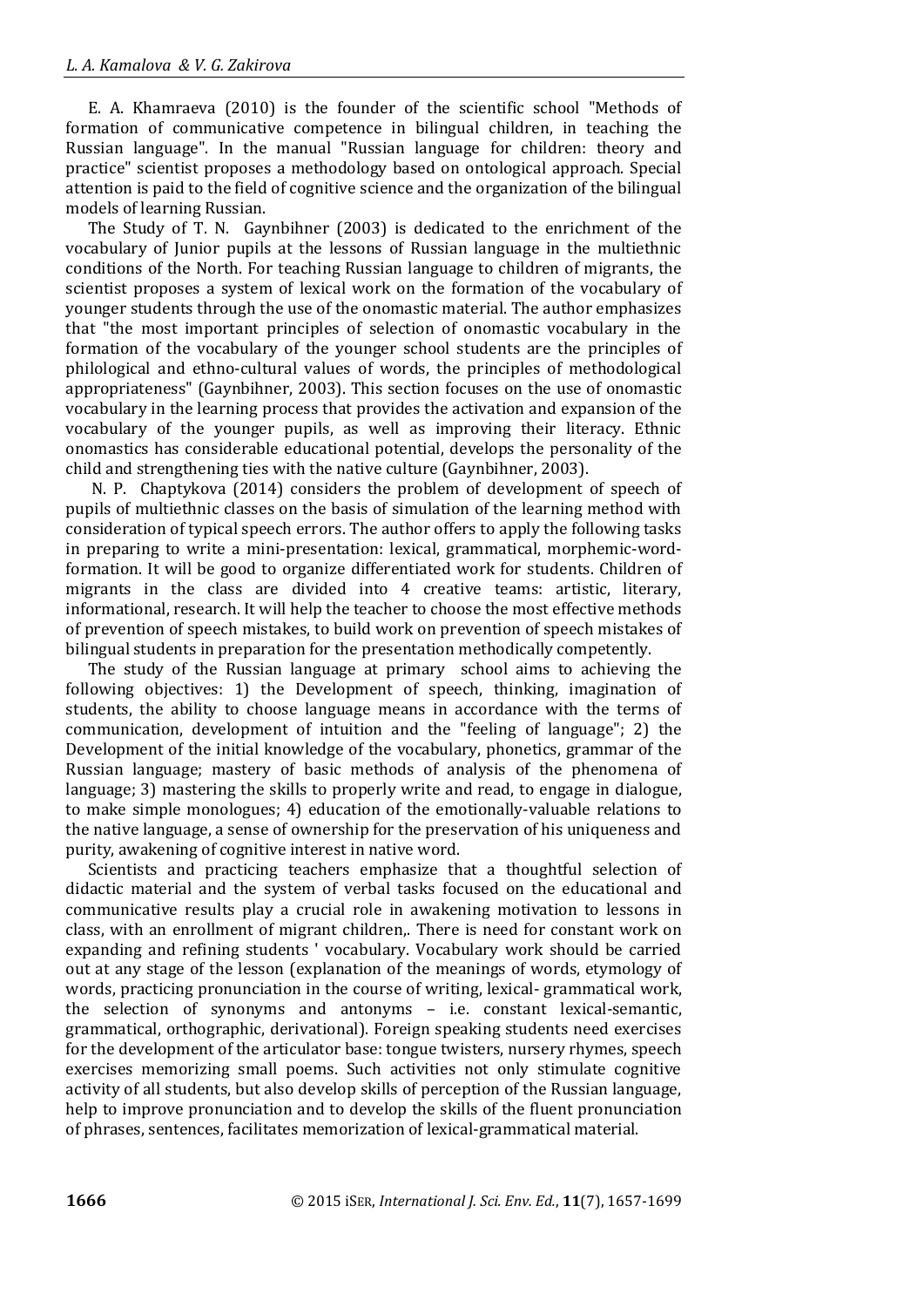The lesson of the Russian language requires active use of the rules-instructions (algorithms) explaining to the children speaking other tongues regularities of the Russian language, because due to their age specificity it is difficult to keep in memory several actions, which need to be executed in sequence.

It is important to work with speech models and samples. If it is necessary, such students can pursue individual directories. The basic principle of training is training from the voice of experience to the rule. In this case, the speech sample is not just sauceboats, and there is a natural mastery in the repetition, playing a variety of communicative situations.

Great help all children in learning the Russian language have dictionaries. The teacher of initial classes, it is important to teach every child to work not only with a dictionary where he can find the lexical meaning of unfamiliar words, but also with other types of dictionaries, work with dictionaries of synonyms, antonyms, idioms and grammatical dictionaries. Working language games puzzles with any lexical content in the performance of children in which need to guess the person, animal, a toy by the description of size and color is an interesting and important form of lexical work, where he can do what he likes. For example: "I am grey, fluffy, I can say "meow". I love to catch mice and drink milk." It is important for teachers to remember that students in years 7-10 will better grasp the lexical and grammatical phenomena, if the work is accompanied by kinesthetic sensations (to see something specific, feel, hear, hold in hands)

Teaching Russian language to children of immigrants should be of practical orientation: the fusion of learning, development and upbringing of junior schoolchildren in a single organic process. First of all, the formation on the basis of linguistic knowledge is conscious, and therefore controlled language and speech skills. First, it is a formation of linguistic thinking, i.e., ability to understand language as an object of observation, to comply with the language material operations of analysis, synthesis, comparison, classification, generalization. Second, it is an improvement of the sense of the word, linguistic intuition of children.

During the experiment students of the 2 classes have learned to: analyze and briefly characterize the speech sounds, the structure of words; to distinguish between the pronunciation and spelling of words; find ways to check words (including dictionary); to write simple text in a volume of 30-50 words; to create a simple monologue texts available for children the themes in narrative form; studied to observe the norms of orthography and punctuation. Students are able to: use the acquired knowledge and skills in practical activities and daily life: own the standards of adequate perception of speech; possess the skills of working with dictionaries; compliance with orthoepic norms; the establishment orally and in writing simple texts for younger pupils subjects; mastery of the norms of Russian speech etiquette in everyday situations. Thus, teaching the Russian language to children of immigrants in a multi-ethnic class must be built on the basis of the combined method - consciously-practical or communicative.

#### **CONCLUSION**

Theoretical analysis of research in linguistics, psychology, pedagogy, methodology of Russian language related to the research topic, as well as the results of experimental work allow to draw the following conclusions:1) Methods of teaching children of migrants the Russian language in elementary school should be based on the combined method: a consciously practical or communicative. 2) Teaching the children of migrants the Russian language should be of practical orientation: the fusion of learning, development and upbringing of junior schoolchildren in a single organic process. 3) By teaching migrants the Russian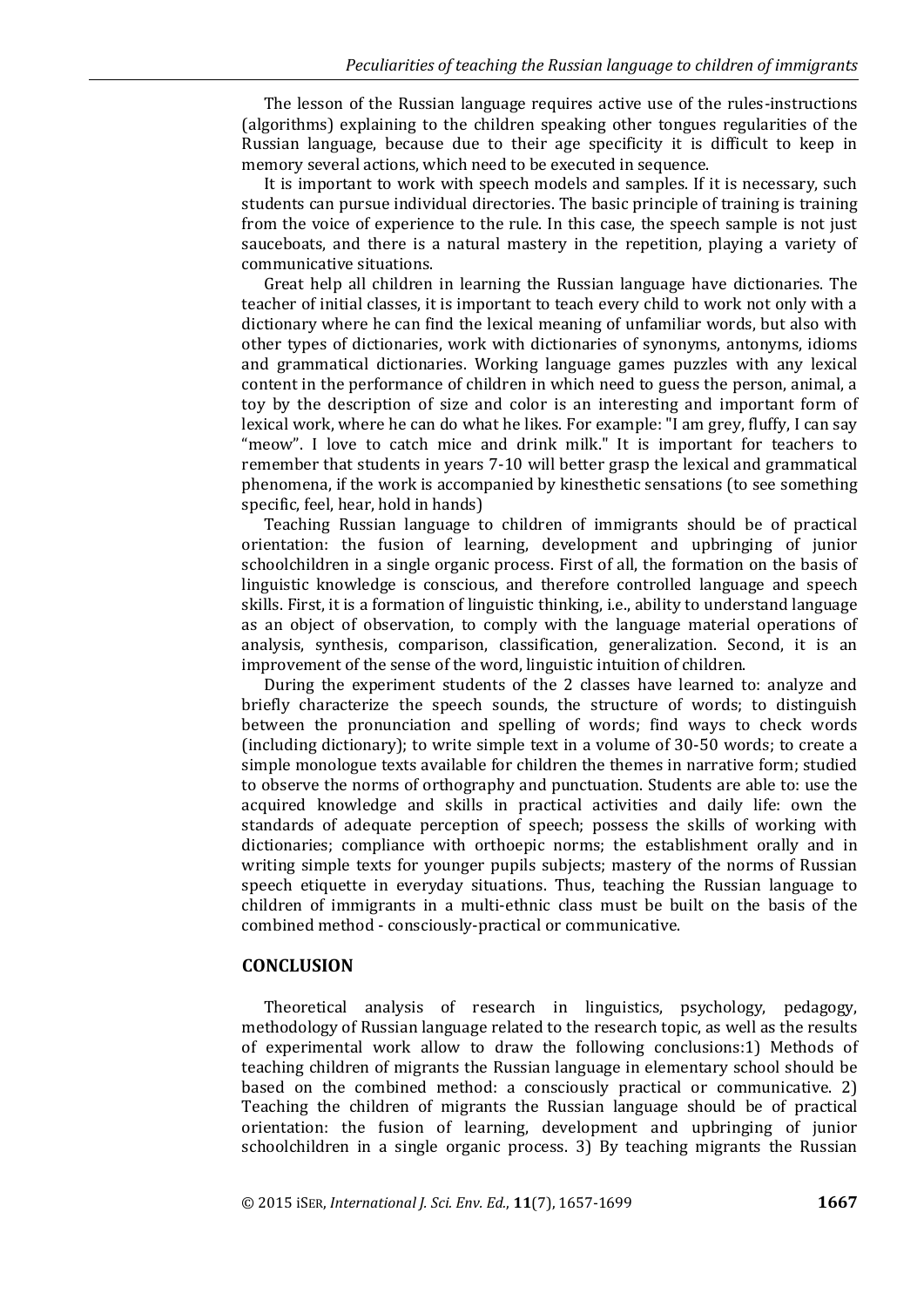language, you must consider the native language of students, to create conditions for the occurrence of children-migrants in a Russian language environment on the basis of the dialogue of cultures.4) By teaching the Russian language to migrants, it is important to observe the principle of integrated education different types of speech activity.5) Pilot implementation of educational models in practice of school training, conducting a formative experiment, the mappings between source and target slices have revealed that the study's system of methodical work on formation of abilities, skills, competence in Russian language is really effective, contributing to the development of speech skills of pupils-migrants. The basis of language teaching, speech and spelling based on the system of linguistic concepts, the mastery of which will help the child: a) to recognize language as the medium of communication itself as a linguistic identity; b) acquire the ability to use language to formulate their thoughts in accordance with the communication situation and properly arrange them in speech and writing. The most important feature of the Russian language training of migrants is its communicative orientation, which implies purposeful teaching students to exercise all kinds of speech activity: speaking, listening, writing, and reading. The second fundamental feature of Russian language teaching is the introduction of substantial changes in the content and organization of the adopted learning spelling: improvement motivational basis of learning, strengthening the role of the communicative motive, and the inclusion of the system of the orthographic spelling of vigilance and self-control to younger children. The third feature of the education of children of migrants the Russian language is connected with the process of learning: based on the language experience and natural linguistic intuition of children through activity-based approach to the study of language and further practice to master them.

The work is performed according to the Russian Government Program of Competitive Growth of Kazan Federal University

#### **RECOMMENDATIONS**

The materials of this article may be useful for teachers of higher educational institutions and primary school teachers when using this methodical system of teaching Russian language to students of migrants in multi-ethnic primary school classrooms.

## **ACKNOWLEDGMENTS**

The work is performed according to the Russian Government Program of Competitive Growth of Kazan Federal University.

## **REFERENCES**

- Berseneva, M. S. (2008). Reading in Russian language classes: theoretical learning problems of immigrants. Moscow: Art.
- Cevher, E., & Yuksel, H. (2015). In Regards to Higher Education Strategy, Assessment of Educational Activities in Public Universities: The Case of Turkey. *Eurasian Journal of Educational Research, 61,* 237-256.
- Chaptykova, N. P. (2014). Warning speech errors multiethnic school students in the learning process complete presentation of the original art text. *Teacher Education in Russia, 12,* 195-199.
- Fathullova, K. S. (2008). Communicative focus on Tatar language means by learning as nonnative. *Scientific notes of the Kazan State University, 10(8),* 135-139.
- Gaynbihner, T. N. (2003). Enrichment vocabulary of younger schoolboys at Russian lessons in multi-ethnic environment of the North. Moscow: Education.